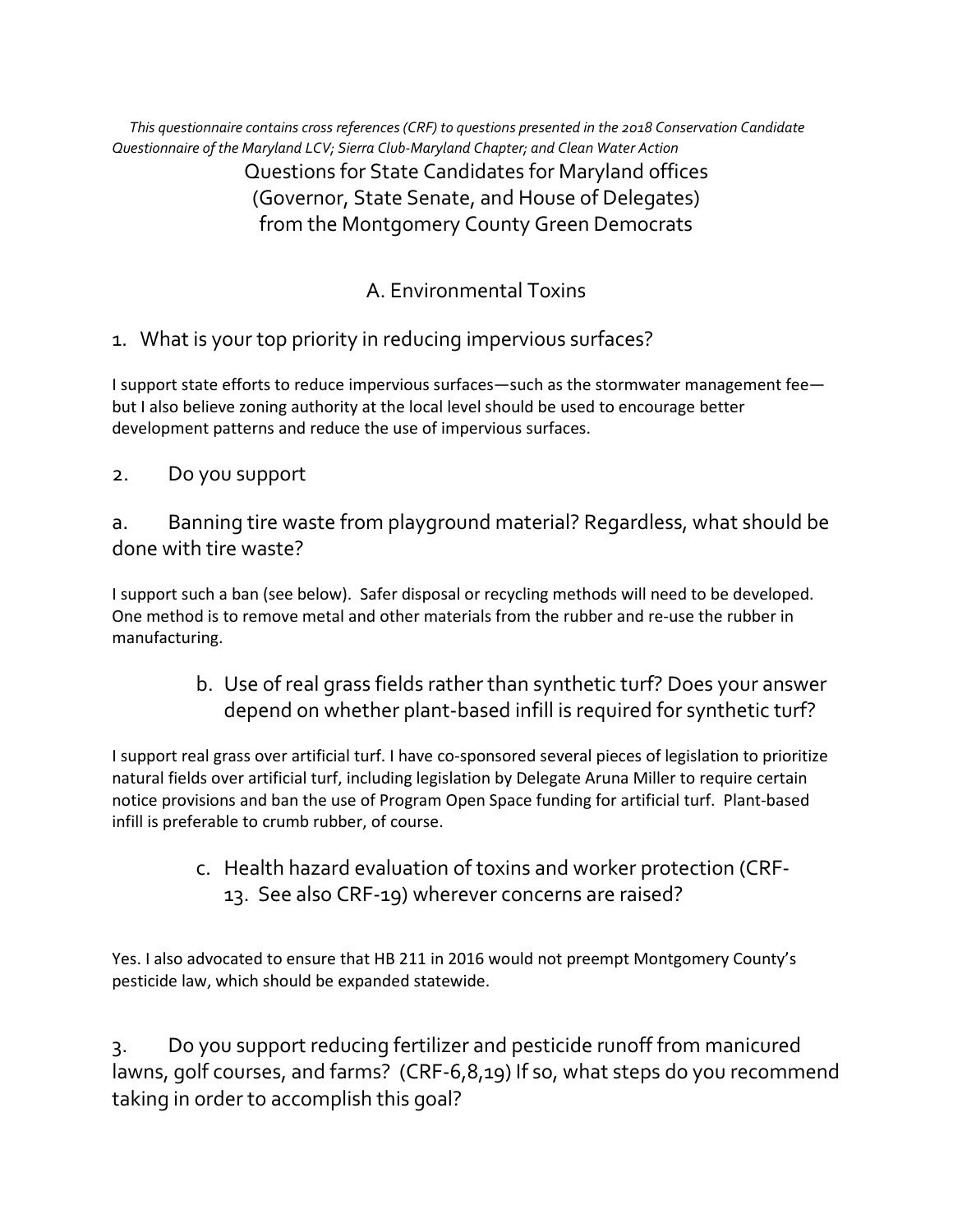Yes, Maryland can lead the way on funding pilot programs, training workshops, and publishing best practices for farmers to adopt their practices for the 21st century. Similar efforts can be taken for lawns and golf courses. I supported efforts to avoid pre-empting Montgomery County's pesticide law and would like to see it expanded.

#### B. Air Quality

#### 4. Do you support closing the Dickerson coal power plant? (CRF-4)

Yes, Maryland should do as much as possible to remove itself from coal-fired power plants. However, this needs to be done in such a way that Maryland does not just shift its electricity generation to out-of-state plants. Because Maryland is part of the regional PJM grid, this requires careful planning and a transition period to avoid a simple shifting of sources.

### 5. What means would you support to encourage the use of public transportation? (CRF-17)

I have spent significant time in the General Assembly on issues related to public transportation. Funding from the state for public transportation can keep costs to the riders lower and service higher, encouraging more use. I have also supported legislation from my colleague Cory McCray to increase commuter benefits and have my own bill to require employers to offer such benefits. As co-chair of the WMATA-Metro Work Group and primary sponsor of legislation related to DC suburban Metro funding, I have worked extensively on this issue.

C. Water Quality and the Chesapeake Bay

# 6. What programs do you propose to improve the health of the Chesapeake Bay and its watershed? (CRF-6,11)

I think all Marylanders share a desire for a clean, healthy, and thriving Bay even if they do not live alongside it. It is a source of pride for the state. Three areas that need to be further tackled over the next few years are regional solutions, the Conowingo Dam, and non-source pollution.

Regional Solutions: Maryland is an important part of Bay clean-up efforts, but the other states (and DC) in the Bay's watershed must continue to participate as well. Depending on the federal government's approach, this may become more difficult overtime and could require Maryland to step up to lead that regional effort more forcefully if the Environmental Protection Agency steps back.

Conowingo Dam: The sediment build-up behind the Conowingo Dam is not the reason the Bay needs clean-up and solving that does not solve every problem, as some have tried to argue. But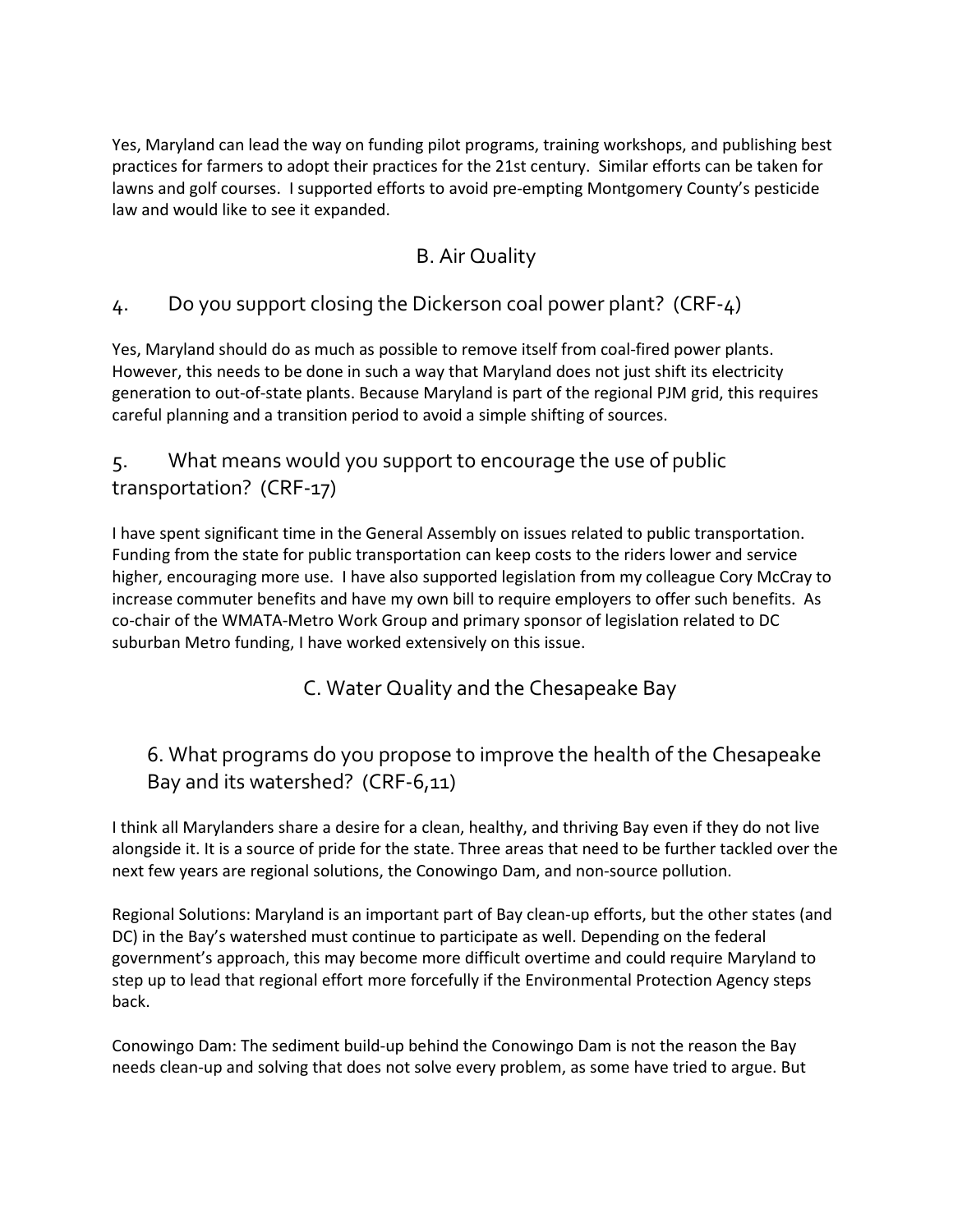there is a legitimate issue there that must be addressed so the Dam can begin capturing sediment again and a release does not flood the Bay—by way of the Susquehanna—with more sediment.

Non-Source Pollution: Maryland's greatest progress has been with source pollution such as wastewater treatment plants. Much more needs to be done to limit non-source pollution in the Bay, such as basic run-off.

#### D. Solid Waste

7. Do you support a 5 cent fee on each plastic bag? (CRF-13,14)

I would support expanding Montgomery County's plastic bag fee statewide.

8. Do you support a 5 cent deposit on beverage containers?(CRF-13,14)

Yes.

# E. Carbon Tax

# 9. Do you support a carbon tax? How do you propose to reduce energy use? (CRF-3).

Yes, I believe we can begin to expand carbon pricing to other sectors. While doing so, we should be mindful of the costs to Marylanders and, as much as possible, not pass significant costs on to them. As with RGGI, the goal should be to implement such programs regionally, which given Maryland's size is especially important. Programs should be set up to avoid leakage and arbitrage, as well as to prevent what amounts to a new financial derivatives market from developing. Massachusetts has looked at a state carbon tax and there could be useful information from that experience for Maryland to glean, as well as work that has been done in California and Europe. As for reducing energy use more broadly, the reauthorization of EmPOWER MD a few years ago, which I supported, is focused on precisely those issues and should be expanded so that consumers and businesses can be rewarded for reducing energy use.

# F. Food Recovery

# 10. Do you support programs that would incentivize food recovery? (CRF-12)

Anything we can do to divert food from the waste stream and towards other uses should be considered. One example is a broad-scale curb-side composting program similar to the curb-side recycling program. We can also work with grocers and restaurants on diverting fresher foods towards low income and charitable uses, rather than the waste stream.

# G. Candidate History